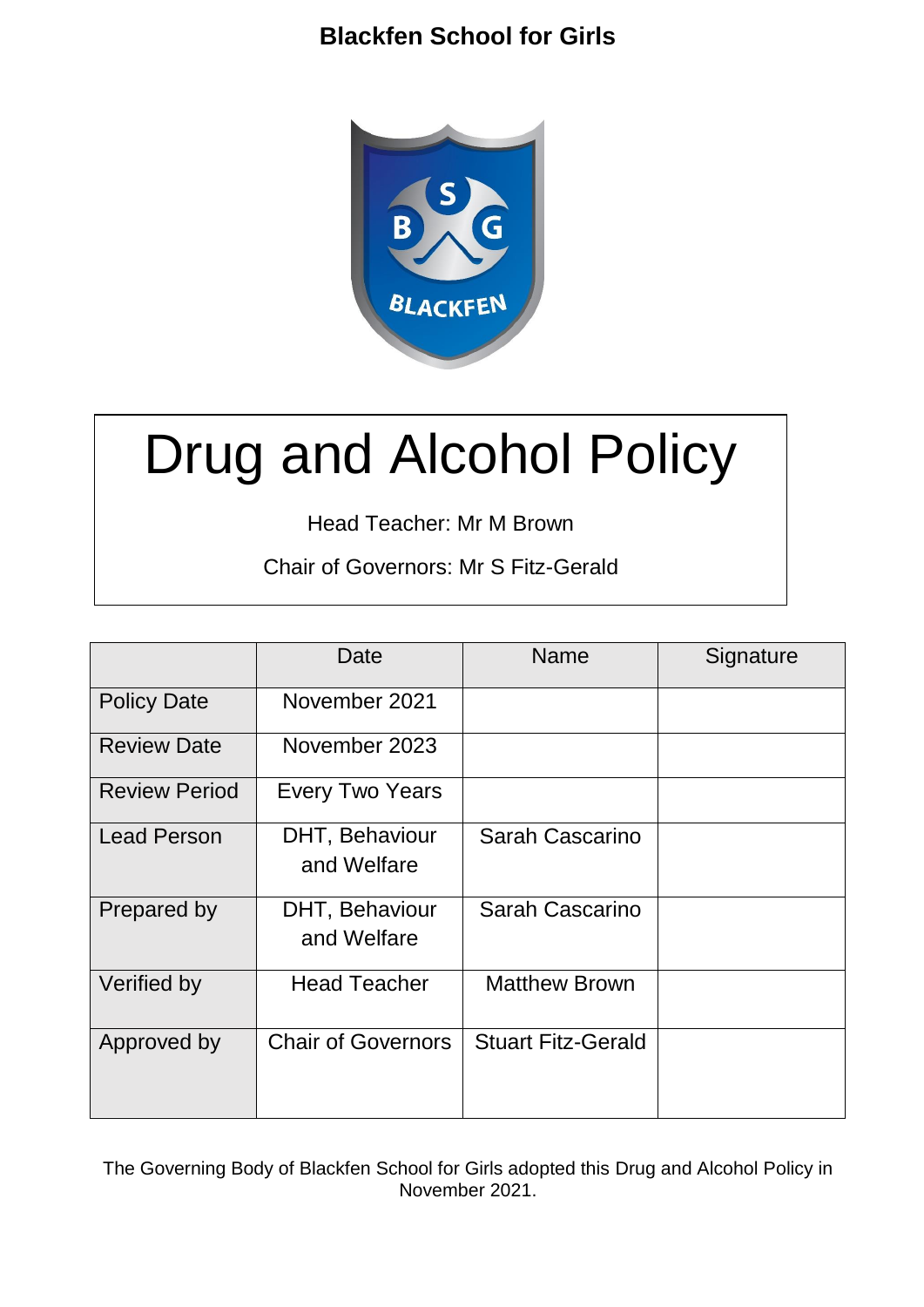#### **Statutory Statement**

Misuse of Drugs Act 1971 – it is an offence to possess or supply heroin, cocaine, LSD, ecstasy, amphetamines, cannabis or any other class A, B, C controlled drugs as defined by the above Act. Schools' general power to discipline, as set out in Section 91 of the Education and Inspections Act 2006, enables a member of staff to confiscate, retain or dispose of a students' property as a disciplinary penalty, where reasonable to do so. For a definition of drugs that this policy relates to see appendix 1

#### **Rationale**

The policy gives clear guidance to staff, governors, parents and students on the school's view of drugs and alcohol, its strategy for drug and alcohol prevention, how drug and alcohol related incidents are managed, and the procedures invoked when drug and alcohol related incidents take place.

Blackfen School for Girls believes that most members of the school community will at some time come into contact with drugs and alcohol, and is aware that experimentation with drugs and alcohol is a feature of many young people's lives. Although there is no current evidence that any form of drug-related problem exists within the school, it is the responsibility of the school as a caring organisation to play a positive role in preventing the misuse of drugs and alcohol and to provide a clear statement to all members of the school community about the reaction to any form of use within the confines of the school's boundaries and beyond.

#### **Outcomes**

Blackfen School for Girls believe that the possession and use of any form of unauthorised drugs or the consumption of alcohol in school or during the school day, or during travel to and from school, or on School Journeys is totally unacceptable. All the drugs and alcohol covered by this policy are not permitted to be brought to the school or sold or passed on or obtained on school premises or during travel to and from school. Breaking of these rules by students will result in punishment and, where illegal or controlled drugs are involved, will result in exclusion. These rules also apply to all staff and other adults working in and for the school with the exception of alcohol used at official school social events.

## **Procedures**

The school will always contact the police where any incident has involved illegal substances and will hand over any illegal substances confiscated. The decision to prosecute will be up to the police. Exclusion should not be automatic to a drug incident and permanent exclusion should only be used in serious cases. Drug use can be a symptom of other problems and we as a school should be ready to involve or refer students to other services where needed (see appendix 2).

In all situations involving drugs and alcohol, careful consideration will be given before deciding the level and nature of response. The rights of the student will be respected and parental involvement will be sought at the earliest opportunity. Situations which have resulted in the breaking of school rules will result in punishment. Exclusion, which may well be permanent, will be invoked where the use of and dealing in illegal drugs is proved.

All incidents will be fully documented, using, where appropriate, the internal referral forms or separate reports. Governors will be fully informed when permanent exclusion is involved. Students affected by their own or others' drug misuse – should have early access to support through the school and other local services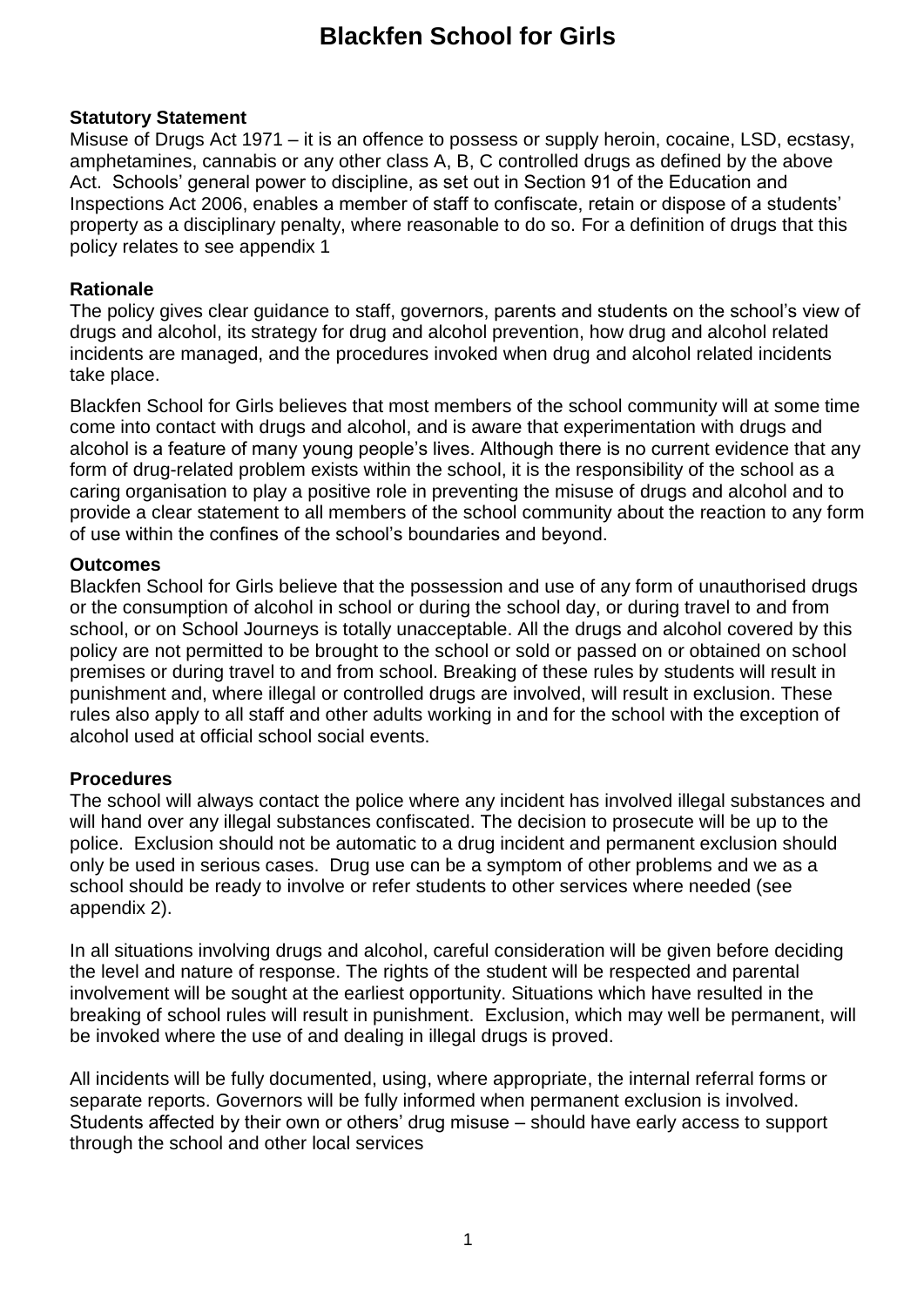#### **Roles**

The implementation of this policy is a shared responsibility.

Governors: have a strategic role in agreeing the school's Drugs and Alcohol Policy. The head teacher: is responsible for implementing the school's Drugs and Alcohol Policy. DHT: responsible for ensuring that the policy is adhered to and that appropriate records are kept.

All Staff: responsible for enforcing the Drugs and Alcohol Policy

#### **Related documents:**

Non-smoking Policy, Behaviour Charter, Drug Strategy 2014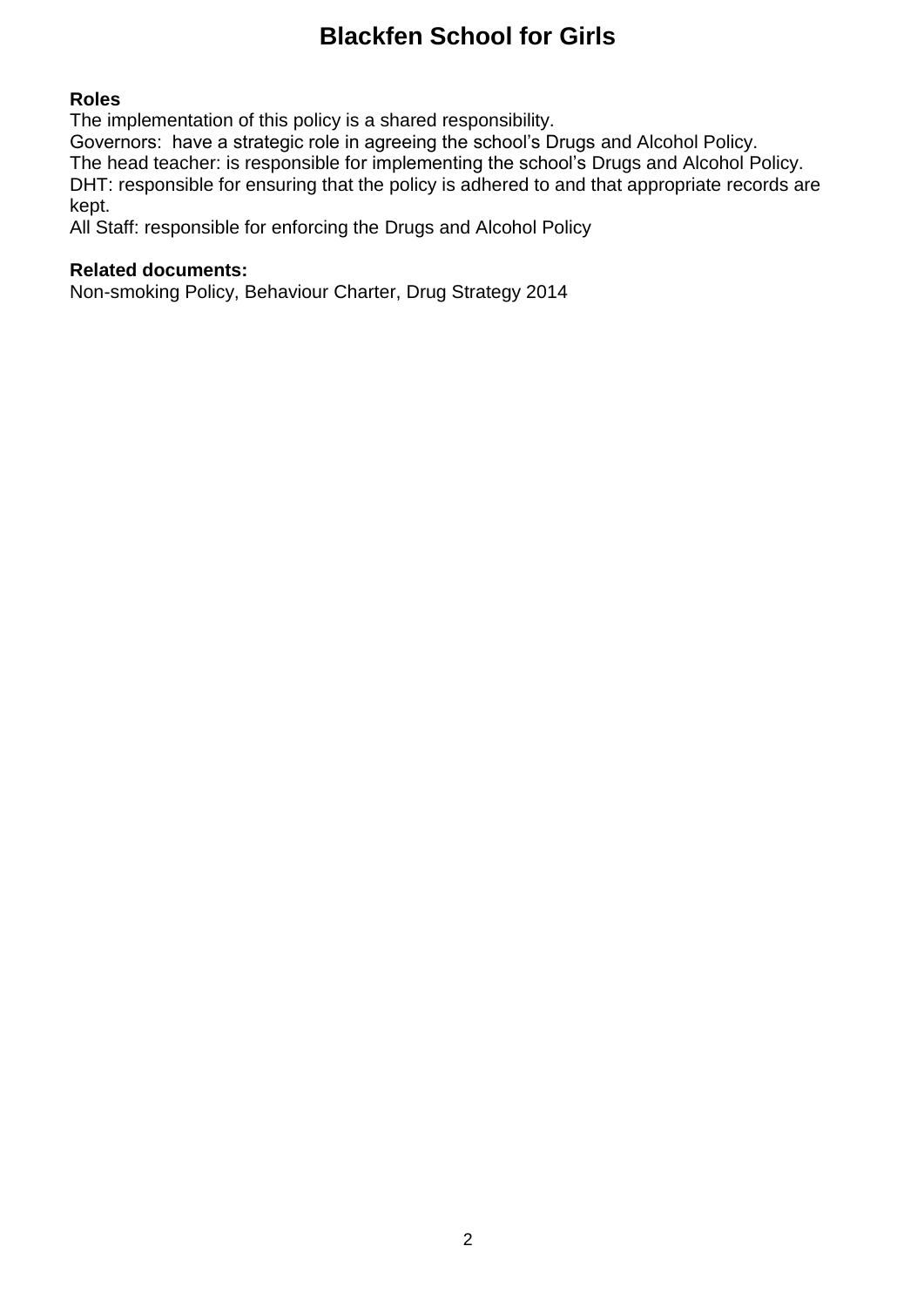## **Appendix 1**

## **A DEFINITION OF DRUGS**

Drugs are substances that alter a person's mental or physiological state. This policy is concerned both with legal drugs such as alcohol, tobacco, e-cigarettes and solvents, over-thecounter and prescribed drugs such as tranquilisers and pain killers, new psychoactive substances and illegal drugs such as ecstasy, cannabis, cocaine, crack, speed and heroin, together with any other drugs young people may use.

#### **MANAGING DRUG-RELATED INCIDENTS**

#### **DISCLOSURE**

When a student discloses to a member of staff that he/she has been using drugs, or is concerned about someone else's drug use, the utmost sensitivity must be employed and the welfare of the student considered of paramount importance. Confidentiality must not be promised although it will be ensured beyond a few key people and referral must be made to a senior member of staff. Information about the student will only be given to the LT, or safeguarding officer. The school has links with local drug counselling services and will use these when appropriate. Careful investigation of the issue must be undertaken by a senior member of staff.

#### **SUSPICION & RUMOUR**

Where suspicion or rumour exists, this should be reported to a member of the LT. No action should be taken on the basis of rumour or suspicion alone. Careful investigation of these will be made before any further action is taken.

#### **DISCOVERY OR OBSERVATION**

When a person is discovered using, supplying or holding a substance that is not permitted on school premises, the person will be approached and the substance confiscated, if possible. A member of the LT will be called and the person(s) involved questioned. After investigation the LT, in consultation with other relevant staff will decide on further appropriate action. If the substance is illegal, parents and police will be informed and exclusion procedures may be invoked. The incident after investigation will be fully documented.

## **GENERAL POWER TO SEARCH**

In line with DfE Guidelines (February 2014) and as outlined in the School Behaviour Charter: 'School Staff have the statutory power to search a student or their possessions, without consent, where it is suspected the student has certain prohibited items.' The relevant items to this policy that are prohibited include: alcohol, illegal drugs, tobacco. In addition, any member of staff can search a student with their consent for any item. In all cases the search should be conducted with the Student Welfare Manager of a Student Support Officer. Following a search, the school should make a record showing: the name of the person searched, who was present, the outcomes of the search and any follow up action.

## **GENERAL POWER TO CONFISCATE**

Schools' general power to discipline, as set out in Section 91 of the Education and Inspections Act 2006, enables a member of staff to confiscate, retain or dispose of a students' property as a disciplinary penalty, where reasonable to do so.

Where the person finds other substances which are not believed to be controlled drugs these can be confiscated where a teacher believes them to be 'harmful or detrimental to good order and discipline'. This would include new psychoactive substances or 'legal highs'. If school staff are unable to identify the legal status of a drug, it should be treated as a controlled drug. In addition, as outlined in the School Behaviour Charter: 'Any alcohol, tobacco, cigarette papers…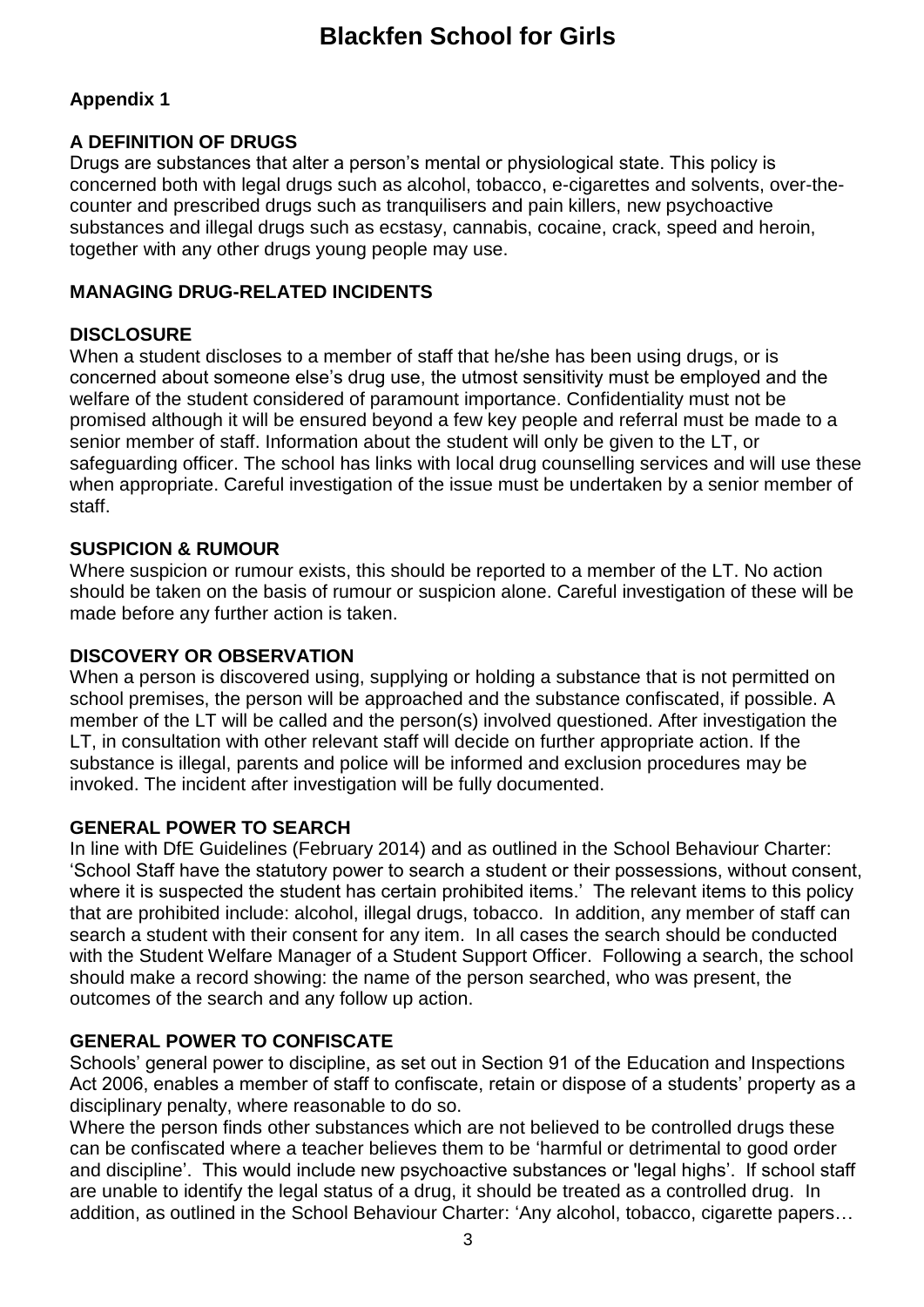must be disposed of…Controlled drugs must be passed to the police'.

## **INVOLVING PARENTS AND DEALING WITH COMPLAINTS**

Schools are not required to inform parents before a search takes place or to seek their consent to search their child. There is no legal requirement to make or keep a record of a search. Schools would normally inform the individual student's parents or guardians where alcohol or illegal drugs of potentially harmful substances are found, though there is no legal requirement to do so. However, at Blackfen School for Girls, our Behaviour Charter policy is that: 'Parents/carers will be informed by a member of the Student Welfare Team if any banned item or any illegal item is discovered through searching'.

Complaints about searching should be dealt with through the normal school complaints procedure.

## **EMERGENCY SITUATIONS**

These occur where a person is unconscious, possibly as the result of drug use. The office should be contacted at once and staff with a first aid qualification and a member of the LT summoned. The office should phone for an ambulance immediately and contact the parents. The victim should be placed in the recovery position and never left alone. A senior member of staff will undertake an investigation of the incident and gather evidence where appropriate. A report of the incident will be produced with senior members of staff deciding what further action is required.

## **INTOXICATION**

The person will be removed to a quiet room and not left alone. A senior member of staff will be summoned and will assess whether medical assistance is required. Parents will be informed and called to the school. Key staff will decide what further action is required. An internal incident report form will be produced.

## **CONTROLLED DRUGS**

The following procedure should be adopted when taking possession of suspected controlled drugs:

- Ensure that a second adult witness is present throughout
- Seal the sample in a plastic bag and include details of the date and time of the seizure/find and witness present
- Store in a secure location, such as a safe or other lockable container with access limited to senior members of staff
- Notify the police without delay, who will collect it and then store or dispose of it in line with locally agreed protocols
- Record full details of the incident, including the police incident reference number
- Inform parents/carers, unless this is not in the best interests of the student
- Identify any safeguarding concerns and develop a support and disciplinary response

## **ADMINISTERING MEDICINES**

See medical needs policy.

#### **DRUG EDUCATION & DRUG PREVENTION**

Blackfen School for Girls provides a comprehensive and planned Health Education component for all students within its Personal and Social Education (PSE) programme. This includes a planned drug education section, with the specific aim of providing students with the knowledge, attitudes and values, which will enable them to make informed decisions about drugs. An important aspect of the school's ethos is the valued placed on individual students and their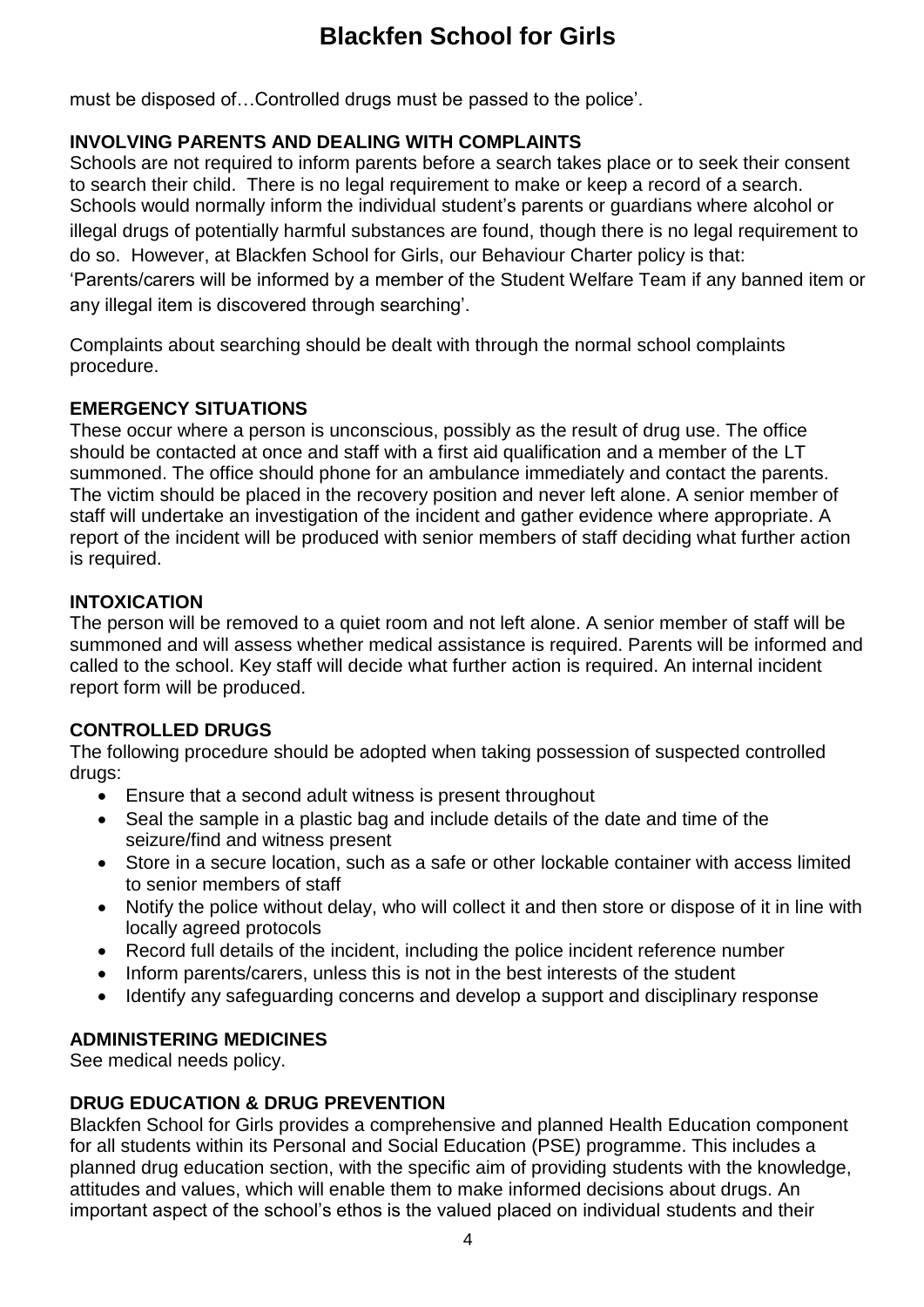contribution to the school community; this helps to foster a positive self-image in each student, and so helps them to cope better in situations when drugs may be made available to them outside school. Other organisations linked to Drugs are listed in appendix 2.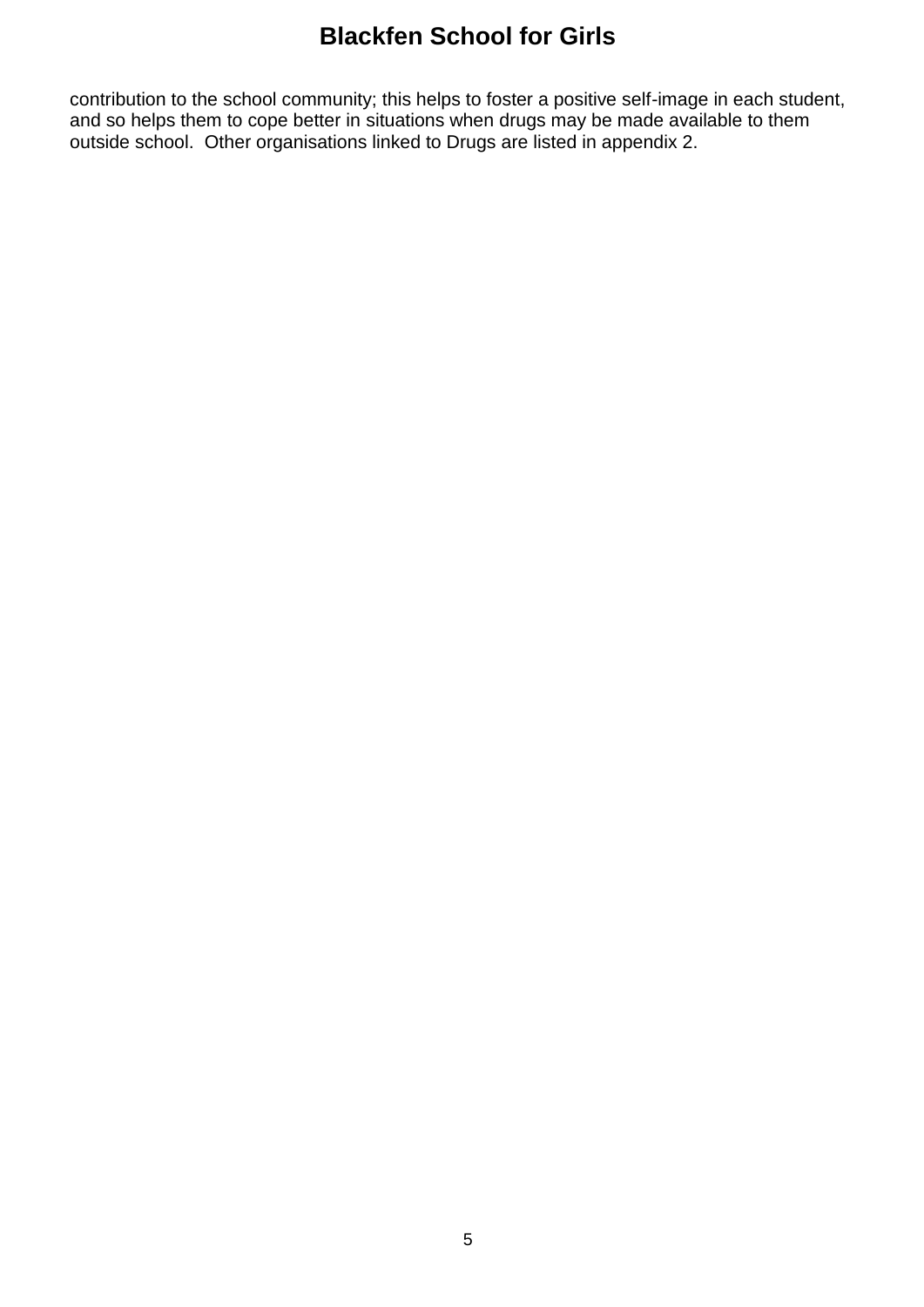## **Appendix 2**

These pages' list organisations which help and support young people, parents and carers, and professionals. It also shows organisations developing policy and campaigning on young people's issues.

**[Addaction](http://www.addaction.org.uk/)** is one of the UK's largest specialist drug and alcohol treatment charities. As well as adult services, they provide services specifically tailored to the needs of young people and their parents. The Skills for Life project supports young people with drug misusing parents. Website: **[www.addaction.org.uk](http://www.addaction.org.uk/)**

**[ADFAM](http://www.adfam.org.uk/)** offers information to families of drug and alcohol users, and the website has a database of local family support services. Tel: 020 7553 7640 Email: admin@adfam.org.uk Website: **[www.adfam.org.uk](http://www.adfam.org.uk/)**

**[Alcohol Concern](http://www.alcoholconcern.org.uk/)** works to reduce the incidence and costs of alcohol-related harm and to increase the range and quality of services available to people with alcohol-related problems. Tel: 020 7264 0510 Email: contact@alcoholconcern.org.uk Website: **[www.alcoholconcern.org.uk](http://www.alcoholconcern.org.uk/)**

**[ASH \(Action on Smoking and Health\)](http://www.ash.org.uk/)** A campaigning public health charity aiming to reduce the health problems caused by tobacco. Tel: 020 7739 5902 Email: **[enquiries@ash.org.uk](mailto:enquiries@ash.org.uk)** Website: **[www.ash.org.uk](http://www.ash.org.uk/)**

**[Children's Legal Centre](http://www.childrenslegalcentre.com/)** operates a free and confidential legal advice and information service covering all aspects of law and policy affecting children and young people. Tel: 01206 877910 Email: clc@essex.ac.uk Website: **[www.childrenslegalcentre.com](http://www.childrenslegalcentre.com/)**

**[Children's Rights Alliance for England](http://www.crae.org.uk/)** - A charity working to improve the lives and status of all children in England through the fullest implementation of the UN Convention on the Rights of the Child. Email: info@crae.org.uk Website: **[www.crae.org.uk](http://www.crae.org.uk/)**

**[Drinkaware](http://www.drinkaware.co.uk/)** - An independent charity that promotes responsible drinking through innovative ways to challenge the national drinking culture, helping reduce alcohol misuse and minimise alcohol related harm. Tel: 020 7307 7450

Website: **[www.drinkaware.co.uk/](http://www.drinkaware.co.uk/)**

**[Drinkline](http://www.alcoholconcern.org.uk/concerned-about-alcohol)** - A free and confidential helpline for anyone who is concerned about their own or someone else's drinking.

Tel: 0800 917 8282 (lines are open 24 hours a day)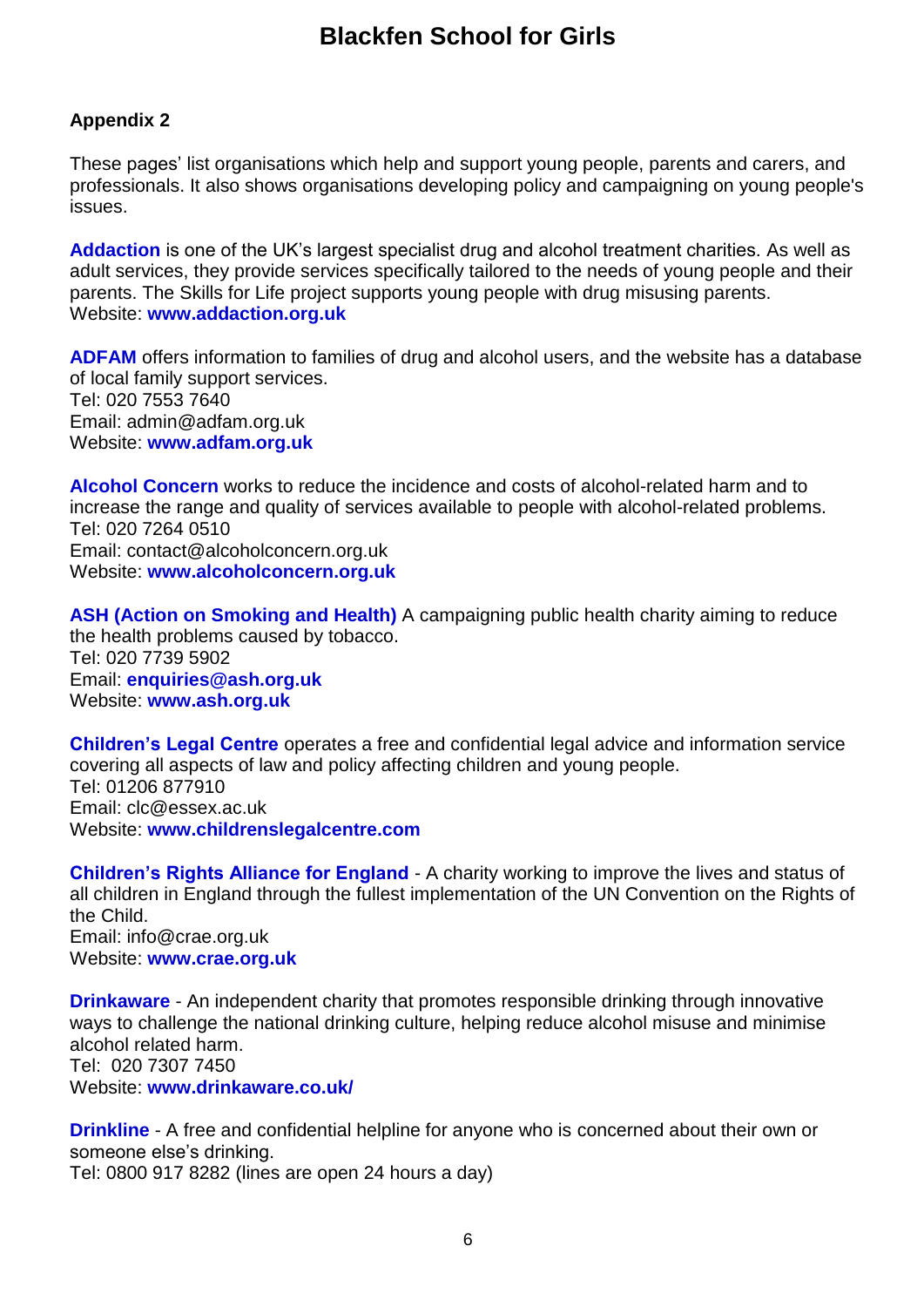**[Drug Education Forum](http://www.drugeducationforum.co.uk/)** – this website contains a number of useful papers and briefing sheets for use by practitioners:

Website: **[www.drugeducationforum.com](http://www.drugeducationforum.com/)**

**[DrugScope](http://www.drugscope.org.uk/)** is a centre of expertise on illegal drugs, aiming to inform policy development and reduce drug-related risk. The website includes detailed drug information and access to the Information and Library Service. DrugScope also hosts the Drug Education Practitioners Forum. Tel: 020 7520 7550 Email: info@drugscope.org.uk Website: **[www.drugscope.org.uk](http://www.drugscope.org.uk/)**

**[Family Lives](http://www.familylives.org.uk/)** - A charity offering support and information to anyone parenting a child or teenager. It runs a free-phone helpline and courses for parents, and develops innovative projects. Tel: 0800 800 2222 Website: **[www.familylives.org.uk](http://www.familylives.org.uk/)**

**[FRANK](http://www.talktofrank.com/)** is the national drugs awareness campaign aiming to raise awareness amongst young people of the risks of illegal drugs, and to provide information and advice. It also provides support to parents/carers, helping to give them the skills and confidence to communicate with their children about drugs. 24 Hour Helpline: 0800 776600

Email: frank@talktofrank.com Website: **[www.talktofrank.com](http://www.talktofrank.com/)**

Schools can receive free FRANK resource materials, updates and newsletters by registering at **<http://ddshl.broadsystem.com/freeleaflets.aspx>**

**[Mentor UK](http://www.mentoruk.org.uk/)** is a non-government organisation with a focus on protecting the health and wellbeing of children and young people to reduce the damage that drugs can do to their lives. Tel: 020 7739 8494 Email admin@mentoruk.org Website: **[www.mentoruk.org.uk](http://www.mentoruk.org.uk/)**

**[National Children's Bureau](http://www.ncb.org.uk/default.aspx)** promotes the interests and well-being of all children and young people across every aspect of their lives. Tel: 020 7843 6000 Website: **[www.ncb.org.uk](http://www.ncb.org.uk/default.aspx)**

**[Re-Solv \(Society for the Prevention of Solvent and Volatile Substance Abuse\)](http://www.re-solv.org/)** A national charity providing information for teachers, other professionals, parents and young people. Tel: 01785 817885 Information line: 01785 810762 Email: information@re-solv.org Website: **[www.re-solv.org](http://www.re-solv.org/)**

**[Smokefree](http://www.smokefree.nhs.uk/?gclid=CMH86-bEm64CFYgmtAodcjcDIQ)** - NHS Smoking Helpline: 0800 169 0 169 Website: **[www.smokefree.nhs.uk](http://www.smokefree.nhs.uk/)**

**[Stars National Initiative](http://www.starsnationalinitiative.org.uk/)** offers support for anyone working with children, young people and families affected by parental drug and alcohol misuse. Website: **[www.starsnationalinitiative.org.uk](http://www.starsnationalinitiative.org.uk/)**